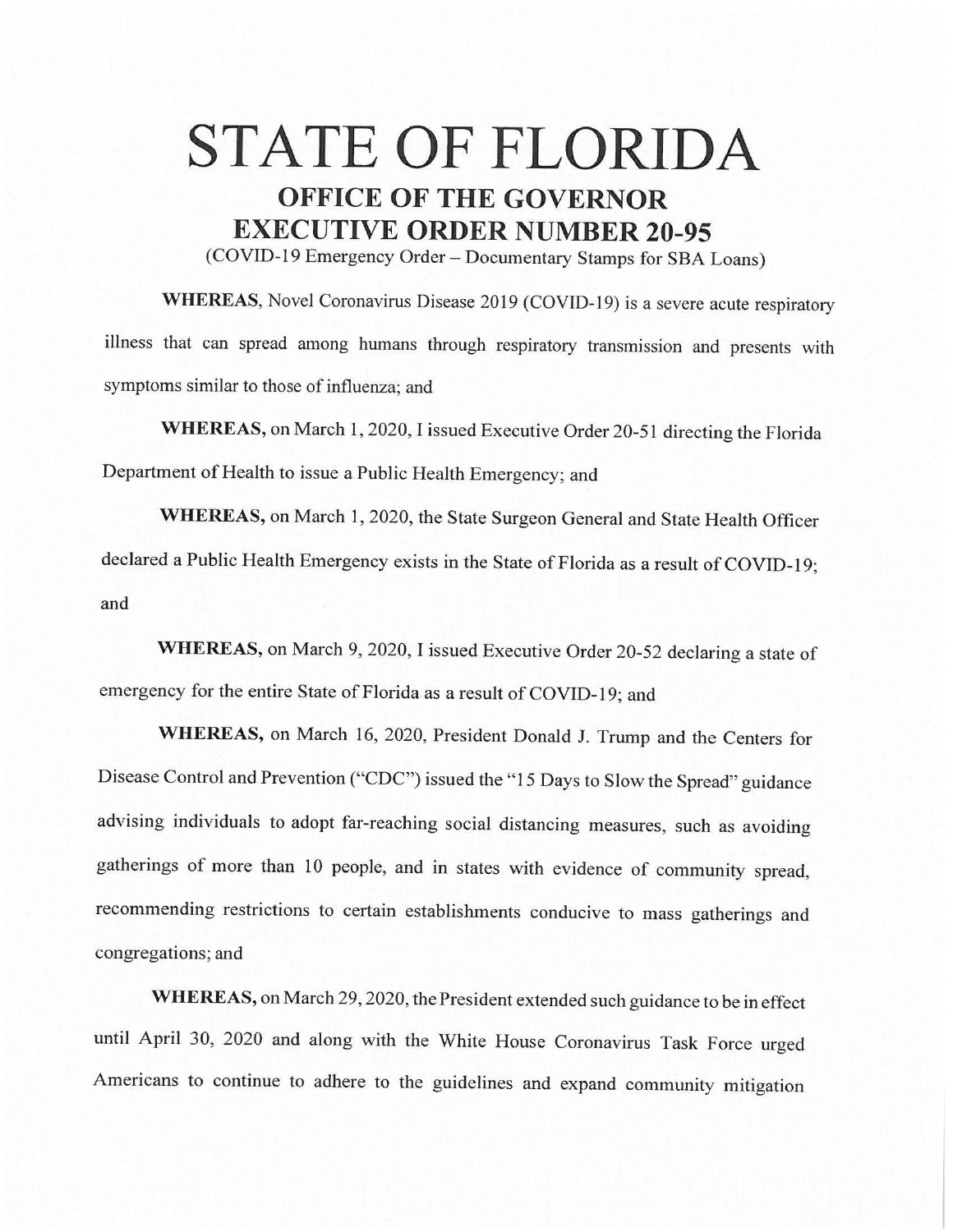efforts; and

**WHEREAS,** multiple Florida counties and local governments have ordered certain business closures and restricted public access outside of the home; and

**WHEREAS,** on April 1, 2020, in concert with the efforts of President Trump and the White House Coronavirus Task Force, and based on guidance provided by Florida Surgeon General and State Health Officer, Dr. Scott Rivkees, I directed all persons in Florida to limit their movements and personal interactions outside of home to only those necessary to obtain or provide essential services or conduct essential activities; and

WHEREAS, many Florida businesses have been negatively impacted by the spread of COVID-19 and the precautionary measures taken by the nation in response to COVID-19; and

**WHEREAS,** on March 27, 2020, President Donald J. Trwnp signed into law H.R. 748, the Coronavirus Aid, Relief, and Economic Security Act ("CARES Act") to provide financial relief to people and businesses suffering as a result of COVID-19; and

**WHEREAS,** Title I of the CARES Act created a Paycheck Protection Program providing loans to small businesses in furtherance of keeping American workers paid and employed; and

**WHEREAS,** I find that encouraging small businesses in Florida to apply for these loans is in the best interest of the state and its people; and

**WHEREAS,** I find that requiring payment of documentary stamp taxes on these loans under Florida law will discourage small businesses in Florida from applying for such loans.

**NOW, THEREFORE, I, RON DESANTIS,** as Governor of Florida, by virtue of the authority vested in me by Article IV, Section (1)(a) of the Florida Constitution, Chapter 252 of